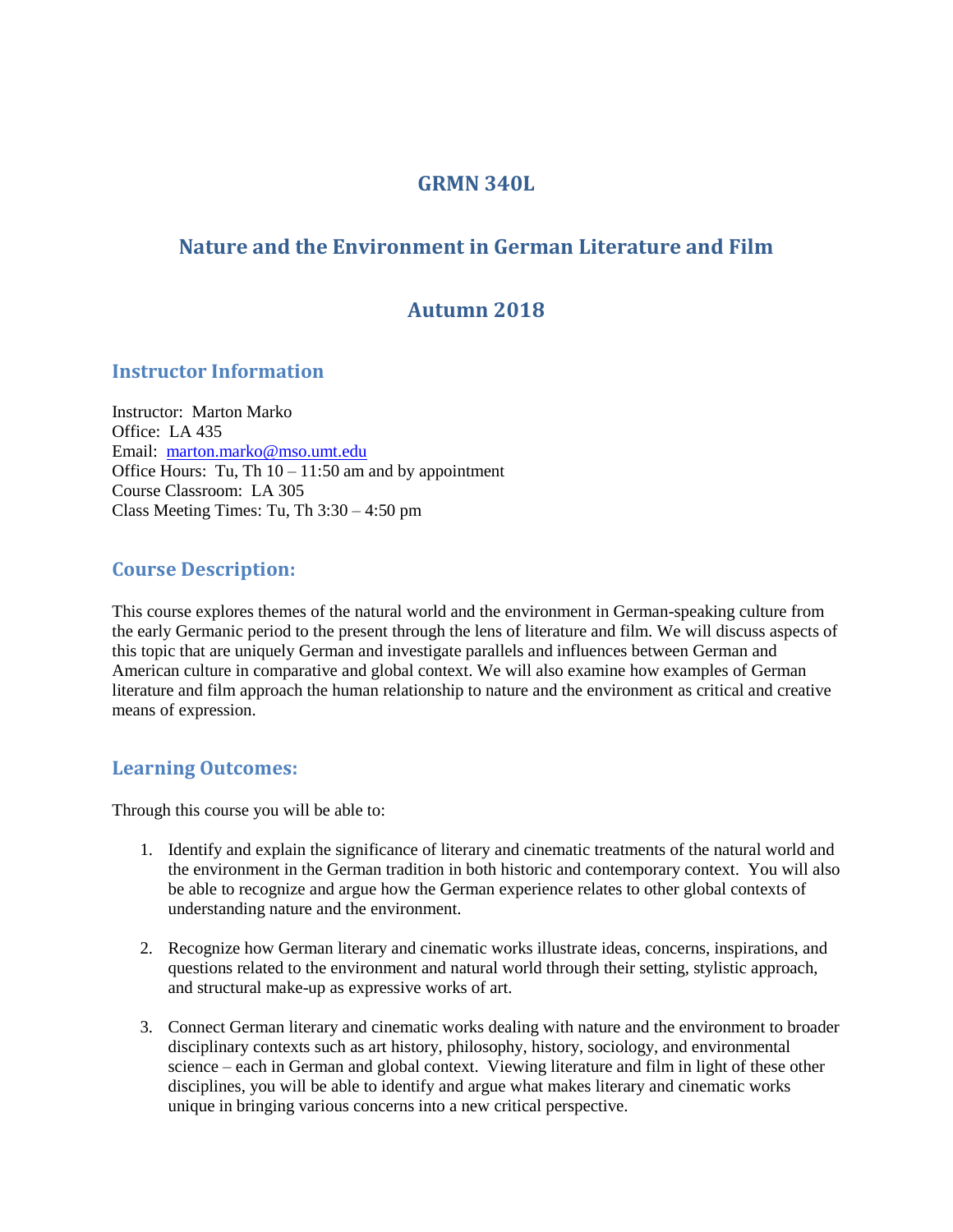## **Required Textbooks:**

Rock Crystal. Adalbert Stifter. Trans. Elisabeth Mayer, Marianne Moore. London: Pushkin, 2005.

Across. Peter Handke. Trans. Ralph Manheim. New York: Farrar, Straus and Giroux, 2000.

Two reading packets are also available via the UM Bookstore. Readings from those packets are indicated in the Course Calendar as "Packet 1" and "Packet 2." Additional readings will be made available as handouts from your instructor. Those will be indicated as "Handout."

## **Course Calendar:**

| Tu 8/28 | <b>Course Introduction</b>                                                                                                                                                                                                                                                                                         |
|---------|--------------------------------------------------------------------------------------------------------------------------------------------------------------------------------------------------------------------------------------------------------------------------------------------------------------------|
| Th 8/30 | Roman Views on Germanic Cultural Ecology, Relation to Nature                                                                                                                                                                                                                                                       |
| Tu 9/4  | Germanic Cultural and Religious Practices and Nature<br>Packet 1: History of Pagan Europe (Jones, Pennick: Routledge, 1995) (Excerpt)                                                                                                                                                                              |
| Th 9/6  | Nature and the Environment in the Age of Charlemagne<br>Packet 1: An Environmental History of Medieval Europe (Hoffmann, Cambridge UP,<br>$2014)$ (Excerpt)                                                                                                                                                        |
|         | Nature and Medieval Poetry<br>Handout: Walter von der Vogelweide, "Beneath the Linden Tree"                                                                                                                                                                                                                        |
| Tu 9/11 | Nature and Religion in Reformation Germany<br>Crowther-Heyck, Kathleen. "Wonderful Secrets of Nature: Natural Knowledge and<br>Religious Piety in Reformation Germany." Isis, vol. 94, no. 2 (June 2003), pp. 253-273.                                                                                             |
| Th 9/13 | Nature, Cosmos, Humanity and the Baroque<br>Handout: Martin Opitz, Andreas Gryphius: Selected Poems<br>Listening: Johann Sebastian Bach, Selections                                                                                                                                                                |
|         | The Weave of Nature and the Age of the Enlightenment<br>Handout: Selected Poems from the Age of Enlightenment                                                                                                                                                                                                      |
| Tu 9/18 | Johann Wolfgang von Goethe: Nature and Art; Inspiration and the Universal<br>Packet 2: Goethe. Selected Poems. (Goethe; Whaley ed. Northwestern U P, 1998) Johann<br>Wolfgang von Goethe: "Mailied" / "May Song," "An den Mond" / "To the<br>Moon,""Weltseele" / "World Soul," "Natur und Kunst"/ "Nature and Art" |
| Th 9/20 | Children and Nature in Fairy Tales                                                                                                                                                                                                                                                                                 |
|         | Packet 1: The Annotated Brothers Grimm (Tatar. Norton, 2004), "Little Brother and<br>Little Sister," "Hansel and Gretel," "Little Red Riding Hood"                                                                                                                                                                 |
|         | Essay 1 Due in Class                                                                                                                                                                                                                                                                                               |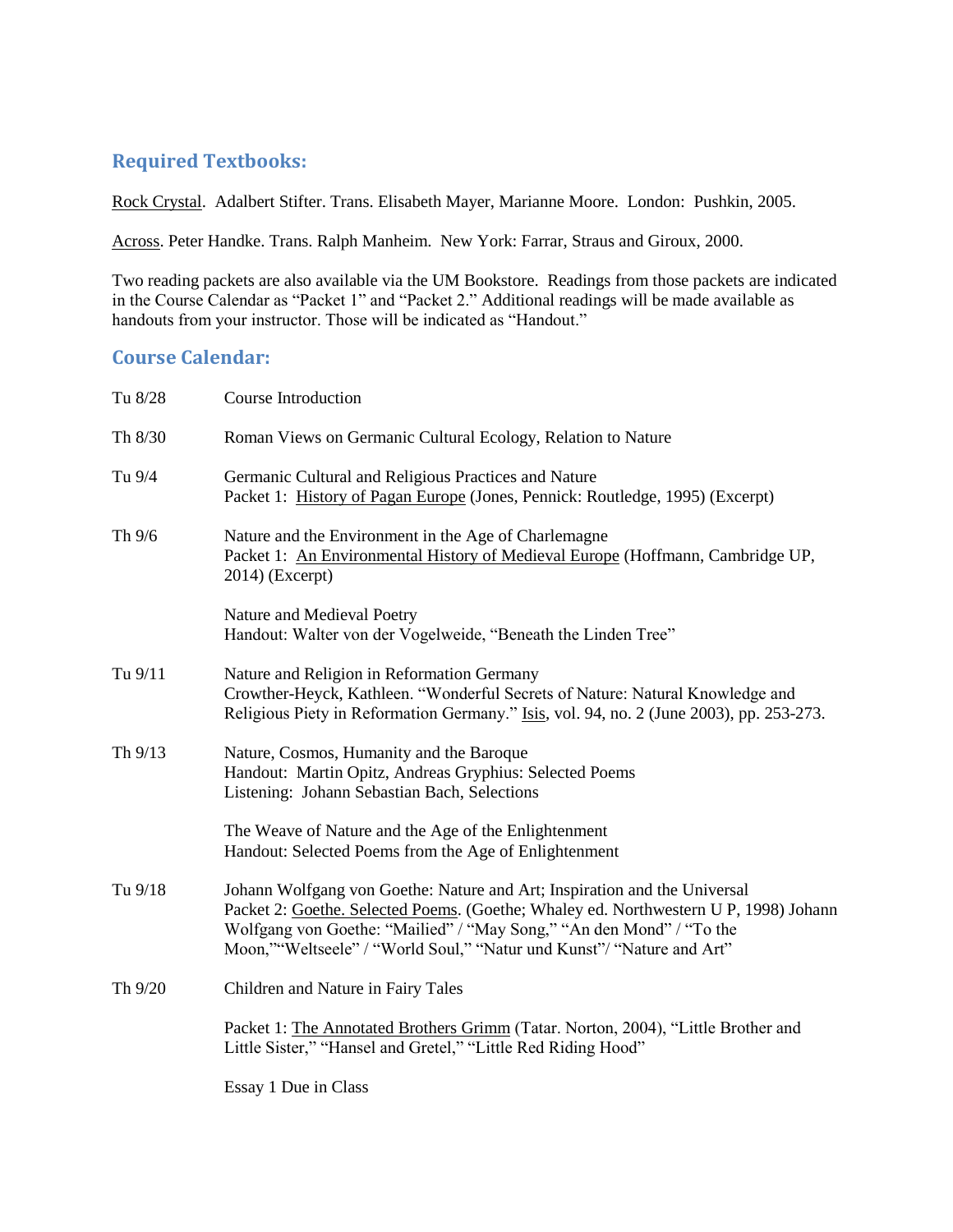| Tu 9/25  | Musical and Pictorial Backdrops to Romanticism: Nature as Isolator and Unifier<br>Viewings and Listenings:<br>Caspar David Friedrich, Selected Paintings<br>Ludwig van Beethoven, $5th$ and $9th$ Symphonies (Excerpts)                                                                   |
|----------|-------------------------------------------------------------------------------------------------------------------------------------------------------------------------------------------------------------------------------------------------------------------------------------------|
| Th 9/27  | Friedrich Hölderlin: Nature Lost and Found                                                                                                                                                                                                                                                |
|          | Packet 2: An Anthology of German Poetry from Hölderlin to Rilke in English Translation<br>(Flores ed. Peter Smith, 1965) Friedrich Hölderlin: "Friedrich Hölderlin," "Man" / "Der<br>Mensch,""Halves of Life" / "Hälfte des Lebens," "The Source of the Danube" / "Am<br>Quell der Donau" |
| Tu 10/2  | Romantic Atmospheres I                                                                                                                                                                                                                                                                    |
|          | Packet 2: An Anthology of German Poetry from Hölderlin to Rilke in English Translation<br>(Flores ed. Peter Smith, 1965)                                                                                                                                                                  |
|          | Joseph von Eichendorff: "Moon-Light" / "Mondnacht," "The Divining Rod" /<br>"Wünschelrute," "Night Blossoms" / "Die Nachtblume"                                                                                                                                                           |
|          | Annette von Droste-Hülshoff: "Annette von Droste-Hülshoff," "The Pond" / "Der<br>Weiher," "Moonrise" / "Mondesaufgang"                                                                                                                                                                    |
| Th 10/4  | Romantic Atmospheres II                                                                                                                                                                                                                                                                   |
|          | Packet 2: An Anthology of German Poetry from Hölderlin to Rilke in English Translation<br>(Flores ed. Peter Smith, 1965)                                                                                                                                                                  |
|          | Heinrich Heine: "Lone in the North a Pine Tree" / "Ein Fichtenbaum steht einsam," "I<br>See a Star That Plummets" / "Es fällt ein Stern herunter"                                                                                                                                         |
|          | Nikoaus Lenau: "The Oak Grove"/ "Der Eichwald," "Autumn Complaint" /<br>"Herbstklage," "Niagara"                                                                                                                                                                                          |
|          | Eduard Mörike: "The Wind's Song" / "Lied vom Winde"                                                                                                                                                                                                                                       |
| Tu 10/9  | Organic Models and Empiricism: Alexander Humboldt and Nature as Stage<br>Packet 1: Views of Nature (Humboldt; Jackson, Walls eds. U Chicago P, 2014)<br>"Concerning the Waterfalls of the Orinoco near Atures and Maypures"                                                               |
|          | Essay 2 Due in Class                                                                                                                                                                                                                                                                      |
| Th 10/11 | Family, Community, and Nature<br>Adalbert Stifter: Rock Crystal                                                                                                                                                                                                                           |
| Tu 10/16 | Family, Community, and Nature (cont'd)<br>Adalbert Stifter: Rock Crystal                                                                                                                                                                                                                  |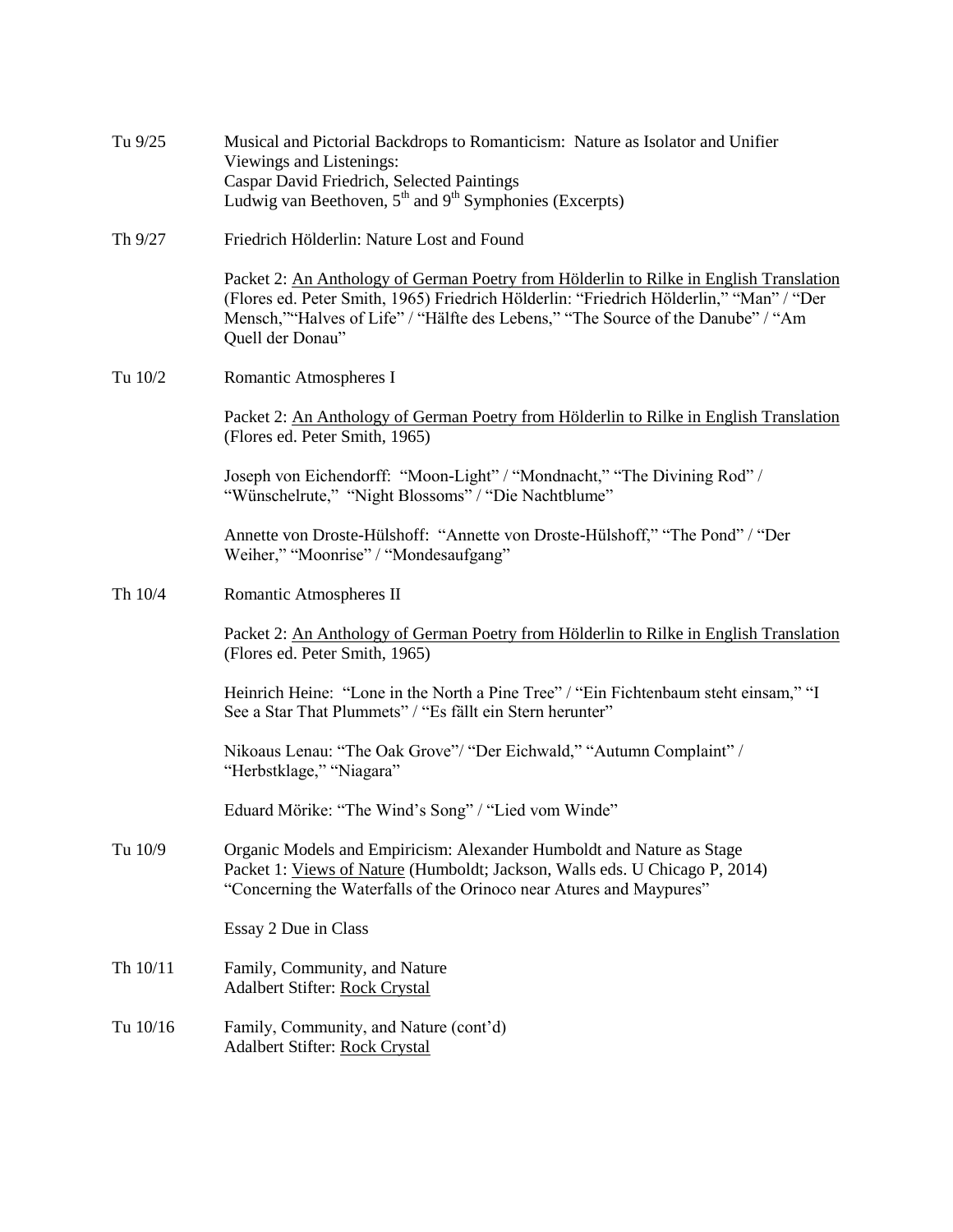| Th 10/18 | German-American Meeting Points in 19 <sup>th</sup> Century Nature Painting<br>German Culture and the Modern Environmental Imagination (Wilke. Brill Rodopi, 2015),<br>"Transatlantic dialogues on nature: art, theater and beyond"                                             |
|----------|--------------------------------------------------------------------------------------------------------------------------------------------------------------------------------------------------------------------------------------------------------------------------------|
| Tu 10/23 | Nature, Idealism, Decadence in Turn-of-the Century Poetry<br>Packet 2: An Anthology of German Poetry from Hölderlin to Rilke in English Translation<br>(Flores ed. Peter Smith, 1965)                                                                                          |
|          | Hugo von Hofmannsthal: "The Youth in the Landscape" / "Der Jüngling in der<br>Landschaft"                                                                                                                                                                                      |
|          | Georg Trakl: "Childhood" / "Kindheit," "Winter Night" / "Winternacht," "Evening" /<br>"Der Abend"                                                                                                                                                                              |
| Th 10/25 | Environments of Language, Symbol, and Image: Poems of Rainer Maria Rilke<br>Packet 2: The Book of Images (Rilke; Snow ed. North Point, 1991) "Aus einem April" /<br>"From an April," "Bangnis" / "Apprehension," "Herbst" / "Autumn," "Abend in Skåne" /<br>"Evening in Skåne" |
| Tu 10/30 | Essential Clashes: Nature and Pastoralism meet Technology and Urbanism in German<br>Expressionism<br>Packet 2: Twentieth-Century German Poetry. An Anthology (Hofmann ed. Farrar, Straus<br>& Giroux, 2005)                                                                    |
|          | Ernst Stadler: "Fahrt über die Kölner Rheinbrücke bei Nacht" / "On Crossing the Rhine<br>Bridge at Cologne by Night"                                                                                                                                                           |
|          | Georg Heym: pp. 74 – 77 ("Die Dämonen der Städte" / "The Demons of the Cities")                                                                                                                                                                                                |
|          | Viewings: Selected Expressionist Paintings                                                                                                                                                                                                                                     |
|          | Essay 3 Due in Class                                                                                                                                                                                                                                                           |
| Th 11/1  | Cultural and Political Critique via Themes of Nature: Bertolt Brecht<br>Packet 2: Twentieth-Century German Poetry. An Anthology (Hofmann ed. Farrar, Straus<br>& Giroux, 2005)                                                                                                 |
|          | Bertolt Brecht: "Vom Schwimmen in Seen und Flüssen" / "Of Swimming in Lakes and<br>Rivers," "Einnerung an die Marie A." / "A Cloud," "An die Nachgeborenen" / "To Those<br>Born Later," "Hollywood-Elegien" / "Hollywood Elegies"                                              |
| Tu 11/6  | Election Day: No Class                                                                                                                                                                                                                                                         |
| Th 11/8  | Nature, Gender, Community, Nation                                                                                                                                                                                                                                              |
|          | Film: Effi Briest (Director: Rainer Werner Fassbinder, 1974) (Based on the 1894 Novel<br>by Theodor Fontane, <i>Effi Briest</i> )                                                                                                                                              |
|          | Film: Das blaue Licht / The Blue Light (Directors: Béla Balázs, Leni Riefenstahl, 1932)                                                                                                                                                                                        |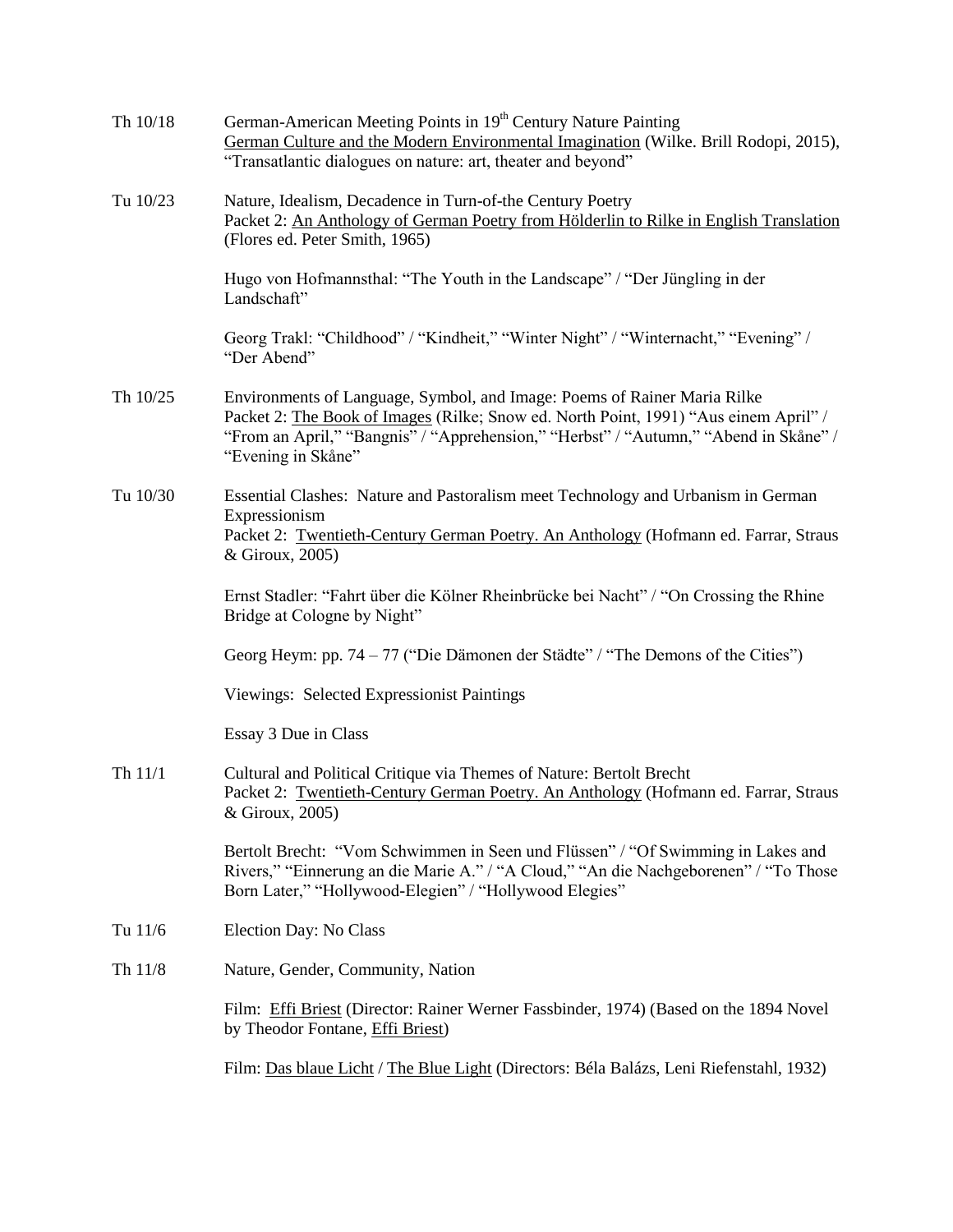| Tu 11/13 | Negotiating Nature in the Postwar Environment<br>Packet 2: Twentieth-Century German Poetry. An Anthology (Hofmann ed. Farrar,<br>Straus & Giroux, 2005), Hans Magnus Enzensberger: "Das Ende der Eulen" / "the end of<br>the owls" |
|----------|------------------------------------------------------------------------------------------------------------------------------------------------------------------------------------------------------------------------------------|
|          | Packet 2: Darkness Spoken. Ingeborg Bachmann. The Collected Poems. (Bachmann;<br>Filkins ed. Zephyr, 2006)                                                                                                                         |
|          | Ingeborg Bachmann: "Abschied von England" / "Departure from England," "Sterne im<br>März" / "March Stars," "Anrufung des Großen Bären" / "Invocation of the Great Bear,"<br>"An die Sonne" / "To the Sun"                          |
| Th 11/15 | Nature, Culture, and Questions of Control: Europe in the Tropics Re-Visited<br>Film: Aguirre: Der Zorn Gottes / Aguirre: The Wrath of God (Director: Werner Herzog,<br>1972)                                                       |
| Tu 11/20 | From Modern to Postmodern: Re-Visiting Thresholds of Nature and Culture<br>Peter Handke: Across (1983)                                                                                                                             |
| Th 11/22 | Thanksgiving: No Class                                                                                                                                                                                                             |
| Tu 11/27 | From Modern to Postmodern: Re-Visiting Thresholds of Nature and Culture (cont'd)<br>Peter Handke: Across (1983)                                                                                                                    |
|          | Essay 4 Due in Class                                                                                                                                                                                                               |
| Th 11/29 | No Class                                                                                                                                                                                                                           |
| Tu 12/4  | Nature as Critical Backdrop to National Socialist History / Writing about Green Politics                                                                                                                                           |
|          | Packet 1: Thinking Green! (Kelly. Parallax, 1994) "Thinking Green!," "If There Is To<br>Be a Future, It Will Be Green"                                                                                                             |
|          | Film: Nordwand / North Face (Director: Phillip Stölzl, 2008)                                                                                                                                                                       |
| Fri 12/6 | Cultural Critique through Natural Imagery in the 21 <sup>st</sup> Century<br>Packet 2: A History of Clouds. (Enzensberger. Seagull, 2010) "Thunderstorm in<br>Winter," "Swans," "A History of Clouds"                              |
|          | <b>Course Review</b>                                                                                                                                                                                                               |
| Mo 12/10 | $3:20 - 5:20$ pm (Finals Week)                                                                                                                                                                                                     |
|          | Final Paper Projects due                                                                                                                                                                                                           |
|          | In Class: Short Summary Presentations on Final Paper Projects                                                                                                                                                                      |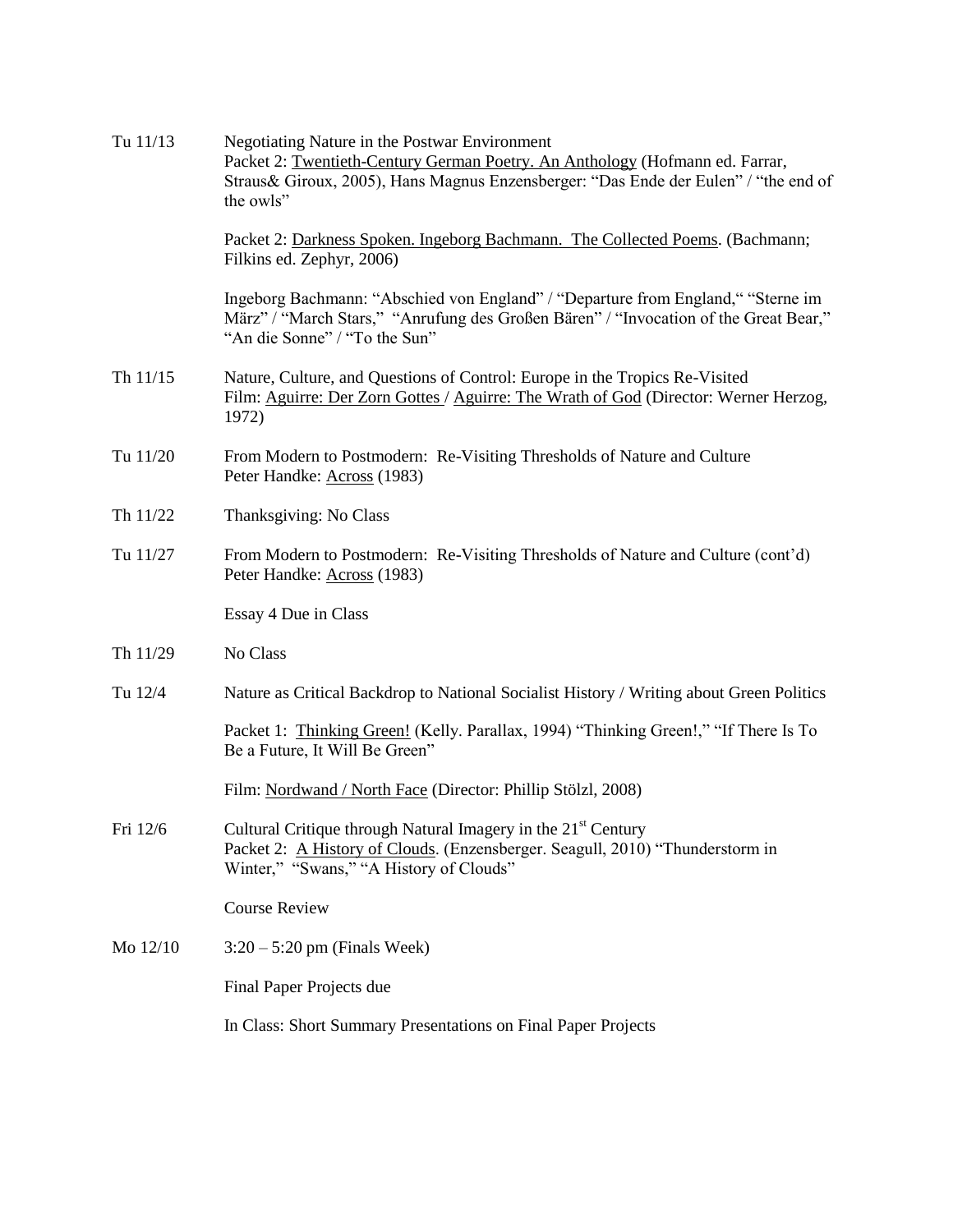## **Required Assignments:**

Assignments for the course consist of:

- Expected attendance and participation in group discussion centered on reading and viewing assignments for each meeting.
- Four three-page essays assigned during the semester covering treatments of nature and the environment during German history and aesthetic movements as we cover them. Due dates are indicated on the Course Calendar.
- A 8-page final paper (at least 2200 words) which will ask you to connect a particular theme treating nature and/or the environment in the German literary and/or cinematic tradition with another disciplinary area, such as a different cultural context, or another field of study such as history, art history, philosophy, sociology, geography, or environmental studies, among other possibilities.
- A short 3-minute presentation on your final paper topic given during the last session of class, which will take place during the finals period, Monday, December  $10^{th}$ ,  $3:20 - 5:20$  pm.

| <b>Essay Due Dates:</b> | Essay 1: Thursday 9/20   |
|-------------------------|--------------------------|
|                         | Essay 2: Tuesday $10/9$  |
|                         | Essay 3: Tuesday $10/30$ |
|                         | Essay 4: Tuesday $11/27$ |

Final Paper Due w/ Presentation: Monday 12/10

### **Course Guidelines and Policies**

This course meets regularly twice a week. To take advantage of class time, you need to both follow the assigned work and make it a point to be present. A significant portion of your evaluation stems from your participation in class, where you are encouraged to share views and offer arguments and impressions based on the material covered in the course. Electronic devices will be indicated as allowable or part of a particular activity, otherwise limit your use of them. You are welcome to stop in during office hours to go over any material you like or to offer any questions. If you can't make those hours, I will be happy to arrange another time to meet with you.

### **Student Conduct and Student Conduct Code**

Recognize that it is the obligation of each the instructor as well as students to maintain a climate of consideration and respect for all those who participate in the course. A good deal of the course will involve the sharing of views and opinions on various topics. It is important that they are exchanged and discussed in a considerate, productive manner so that everyone has the chance to participate eagerly and fairly. Listening to what your peers have to say and to share is an important part of your learning experience. Please refer to the Student Conduct Code of the University as it pertains to your responsibility to respectful of your fellow students, abide by campus policies, and to hand in work and/or perform activities assigned to reflect your own work as indeed representing your own efforts and research with citations and references of others when necessary. The Code is available for review online at: <http://www.umt.edu/student-affairs/dean-of-students/default.php>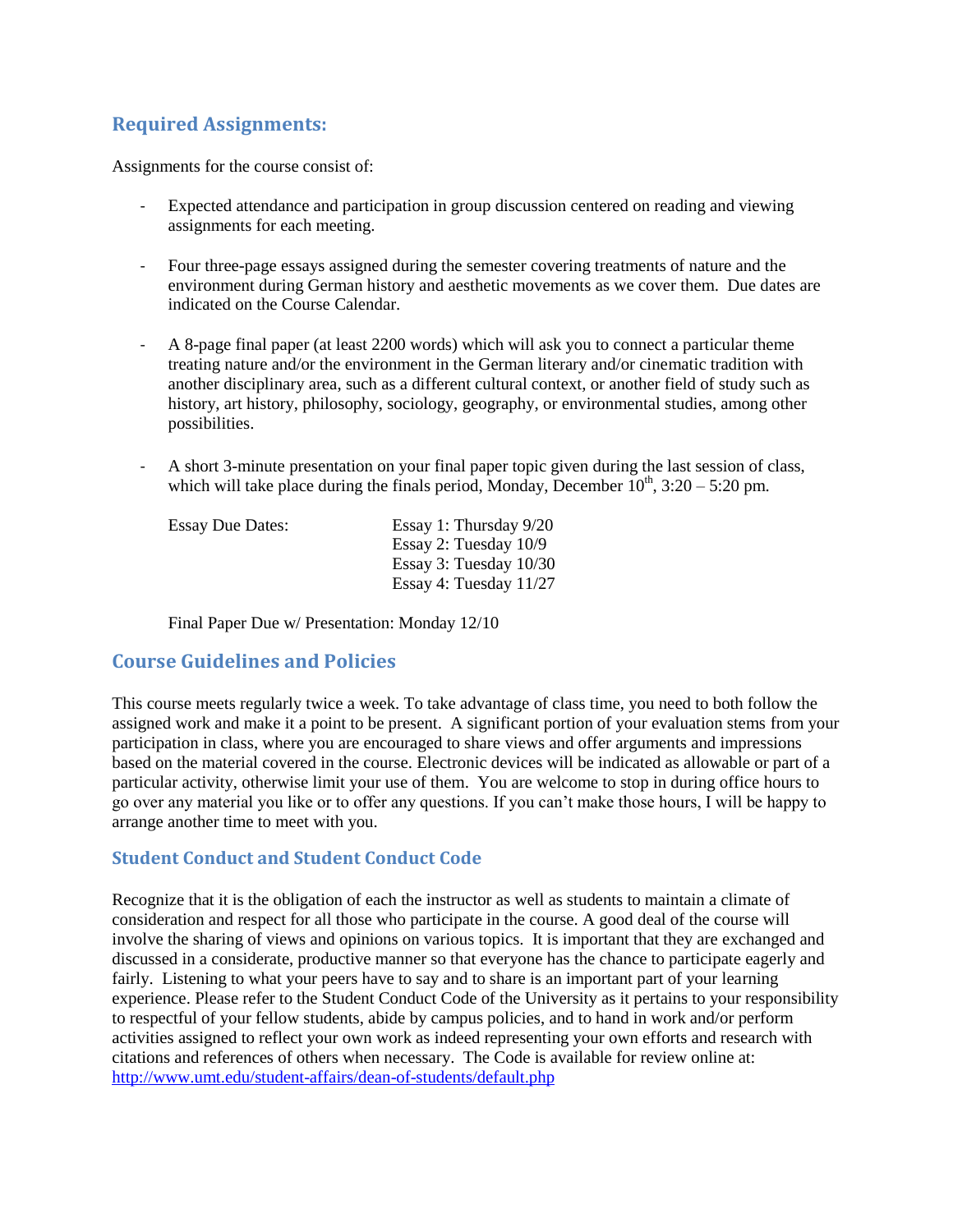### **Attendance**

Attendance is an important part of the course. It is expected that you attend class. Aside from specified breaks, days off, and holidays, this course meets twice a week. Three unexcused absences during the semester will result in a grade demotion of one half letter grade for the course. Further increments of three unexcused absences will result in further one half letter grade demotions accordingly. 12 unexcused absences may be considered grounds for an F in the course based on absences alone. Excusable absences include: documented illness, family emergencies, attendance in university-sponsored or –required events, religious observation, among others which you may consult about with your instructor.

### **Course Withdrawal**

Your instructor follows general University guidelines and deadlines concerning course withdrawal. Those policies can be found online at:<http://www.umt.edu/registrar/students/dropadd.php>

### **Disability Modifications**

This course offers equal opportunity in education for all participants, including those with documented physical and documented learning disabilities. If you think you may have a disability adversely affecting your academic performance, and you have not already registered with Disability Services for Students, please contact Disability Services for Students (DSS) in Lommasson Center, Room 154, or call 406-243- 2243. The DSS website is: <http://www.umt.edu/dss/>

I will work with you and DSS to provide appropriate modifications. Please note that your instructor can only provide modifications if notified and that such modifications are made after an instructor has been given appropriate information and formal indication by the student and DSS.

#### **Assignment Expectations**

Please follow and adhere to directions given for course assignments. If directions are not clear, be sure to consult your instructor as soon as possible. Unless subject to special circumstances (documented illness, family emergency, university-related absence or travel, religious observation, or other possible reasons you may discuss with your instructor,) papers are expected to be handed in on time for full credit. The due date of your final paper and the date of your presentation on it is Monday, December  $10<sup>th</sup>$  during finals week.

### **Grading Policy**

Your final grade for the course will be based on the following breakdown:

| Essays $(4$ Essays @90 points each)   | $=$ | 360 points | 45%  |
|---------------------------------------|-----|------------|------|
| In-Class Discussion and Participation | $=$ | 200 points | 25 % |
| Final Paper and Presentation          | $=$ | 240 points | 30 % |

800 points total